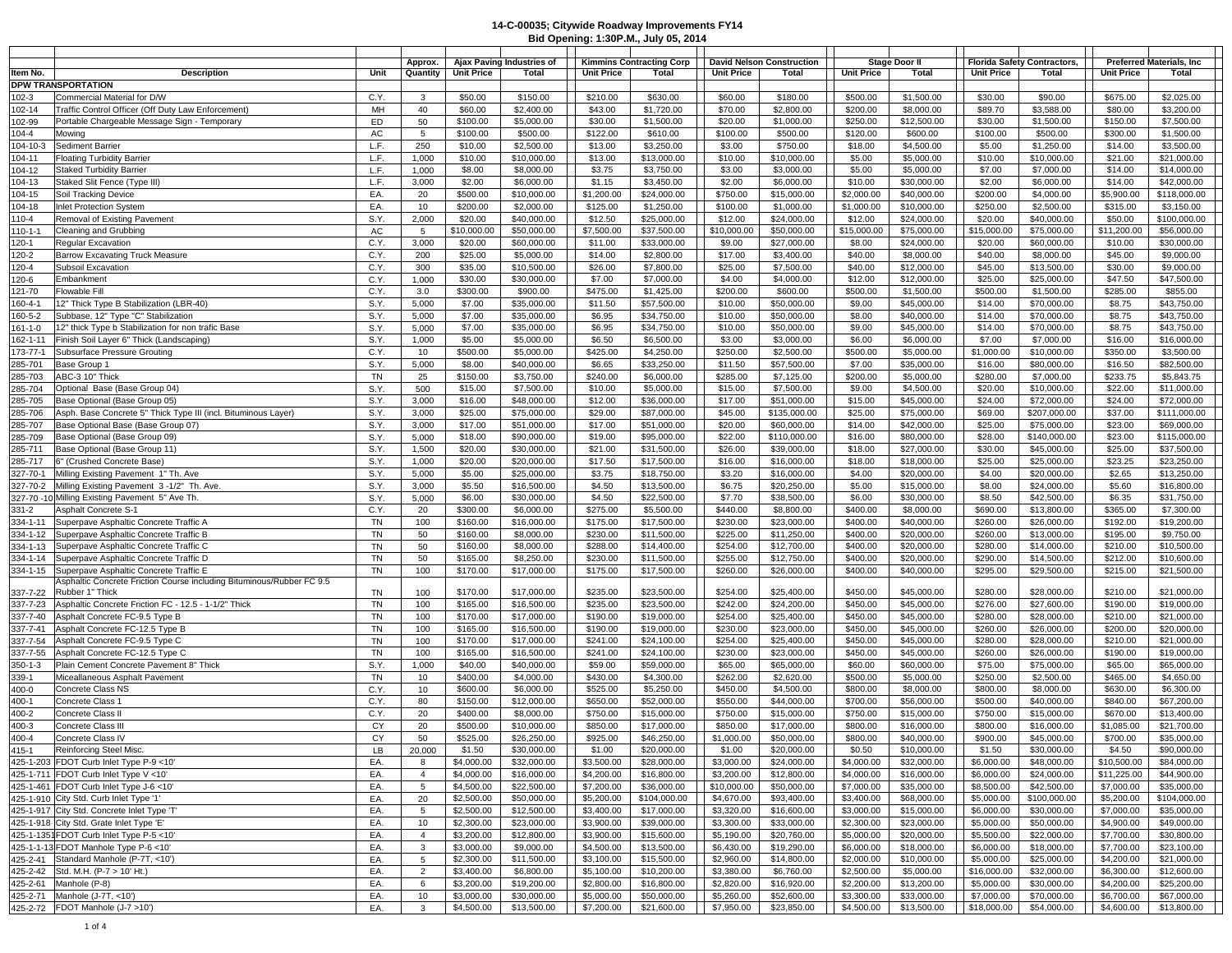|                         |                                                                                                                   |              | Approx.               |                        | Ajax Paving Industries of  |                        | <b>Kimmins Contracting Corp</b> |                       | <b>David Nelson Construction</b> |                        | Stage Door II              |                        | <b>Florida Safety Contractors,</b> |                        | <b>Preferred Materials, Inc.</b> |
|-------------------------|-------------------------------------------------------------------------------------------------------------------|--------------|-----------------------|------------------------|----------------------------|------------------------|---------------------------------|-----------------------|----------------------------------|------------------------|----------------------------|------------------------|------------------------------------|------------------------|----------------------------------|
| ltem No.                | <b>Description</b>                                                                                                | Unit         | Quantity              | <b>Unit Price</b>      | Total                      | <b>Unit Price</b>      | Total                           | <b>Unit Price</b>     | Total                            | <b>Unit Price</b>      | Total                      | <b>Unit Price</b>      | Total                              | <b>Unit Price</b>      | Total                            |
| 425-2-73                | Manhole (J-7 Partial)                                                                                             | EA.          | -5                    | \$2,000.00             | \$10,000.00                | \$2,200.00             | \$11,000.00                     | \$2,270.00            | \$11,350.00                      | \$3,000.00             | \$15,000.00                | \$4,000.00             | \$20,000.00                        | \$4,200.00             | \$21,000.00                      |
| 425-2-101               | City Std. Manhole (Conflict) < 10' Ht.                                                                            | EA.          | $\overline{4}$        | \$1,500.00             | \$6,000.00                 | \$4,800.00             | \$19,200.00                     | \$8,120.00            | \$32,480.00                      | \$2,500.00             | \$10,000.00                | \$18,000.00            | \$72,000.00                        | \$8,400.00             | \$33,600.00                      |
| 425-3-43                | Modify Existing Inlet to Type P Manhole                                                                           | EA.          | 5                     | \$1,500.00             | \$7,500.00                 | \$3,400.00             | \$17,000.00                     | \$2,220.00            | \$11,100.00                      | \$1,500.00             | \$7,500.00                 | \$3,500.00             | \$17,500.00                        | \$2,300.00             | \$11,500.00                      |
| 425-5                   | Manhole Adjust                                                                                                    | EA.          | 10                    | \$300.00               | \$3,000.00                 | \$770.00               | \$7,700.00                      | \$352.00              | \$3,520.00                       | \$500.00               | \$5,000.00                 | \$600.00               | \$6,000.00                         | \$700.00               | \$7,000.00                       |
| 425-6<br>425-72-1       | Adjust Water valve<br>Conversion of Inlet to Manhole                                                              | EA.<br>EA.   | 10<br>$\overline{4}$  | \$250.00<br>\$1,500.00 | \$2,500.00<br>\$6,000.00   | \$525.00<br>\$3,400.00 | \$5,250.00<br>\$13,600.00       | \$80.00<br>\$2,430.00 | \$800.00<br>\$9,720.00           | \$200.00<br>\$1,500.00 | \$2,000.00<br>\$6,000.00   | \$200.00<br>\$3,500.00 | \$2,000.00<br>\$14,000.00          | \$700.00<br>\$2,800.00 | \$7,000.00<br>\$11,200.00        |
|                         | 430-174-22 Pipe Culvert Elliptical/Arch. 24"                                                                      | L.F.         | 50                    | \$100.00               | \$5,000.00                 | \$90.00                | \$4,500.00                      | \$73.00               | \$3,650.00                       | \$140.00               | \$7,000.00                 | \$140.00               | \$7,000.00                         | \$133.00               | \$6,650.00                       |
|                         | 430-175-11RCP Culvert (15" Dia.)                                                                                  | L.F.         | 50                    | \$80.00                | \$4,000.00                 | \$51.00                | \$2,550.00                      | \$48.00               | \$2,400.00                       | \$120.00               | \$6,000.00                 | \$80.00                | \$4,000.00                         | \$70.00                | \$3,500.00                       |
|                         | 430-175-11RCP Culvert (18" Dia.)                                                                                  | L.F.         | 200                   | \$90.00                | \$18,000.00                | \$55.00                | \$11,000.00                     | \$53.00               | \$10,600.00                      | \$120.00               | \$24,000.00                | \$110.00               | \$22,000.00                        | \$72.50                | \$14,500.00                      |
|                         | 430-175-12 RCP Culvert (24" Dia.)                                                                                 | L.F.         | 300                   | \$100.00               | \$30,000.00                | \$79.00                | \$23,700.00                     | \$64.00               | \$19,200.00                      | \$120.00               | \$36,000.00                | \$130.00               | \$39,000.00                        | \$99.00                | \$29,700.00                      |
|                         | 430-175-13 RCP Culvert (30" Dia.                                                                                  | L.F.         | 100                   | \$120.00               | \$12,000.00                | \$98.00                | \$9,800.00                      | \$86.00               | \$8,600.00                       | \$150.00               | \$15,000.00                | \$200.00               | \$20,000.00                        | \$133.00               | \$13,300.00                      |
|                         | 430-175-13 RCP Culvert (36" Dia.)                                                                                 | L.F.         | 100                   | \$150.00               | \$15,000.00                | \$132.00               | \$13,200.00                     | \$105.00              | \$10,500.00                      | \$150.00               | \$15,000.00                | \$250.00               | \$25,000.00                        | \$168.00               | \$16,800.00                      |
|                         | 430-175-21 Elliptical RCP (12"x18")                                                                               | L.F.         | 400                   | \$90.00                | \$36,000.00                | \$57.00                | \$22,800.00                     | \$54.00               | \$21,600.00                      | \$125.00               | \$50,000.00                | \$85.00                | \$34,000.00                        | \$70.00                | \$28,000.00                      |
|                         | 430-175-22 Elliptical RCP (19"x30")                                                                               | L.F.<br>L.F. | 200                   | \$100.00               | \$20,000.00                | \$84.00                | \$16,800.00                     | \$73.00               | \$14,600.00                      | \$140.00               | \$28,000.00                | \$140.00               | \$28,000.00                        | \$120.00               | \$24,000.00                      |
|                         | 430-175-23 Elliptical RCP (24"x38")<br>430-175-23 Elliptical RCP (29"x45")                                        | L.F.         | 80<br>80              | \$120.00<br>\$150.00   | \$9,600.00<br>\$12,000.00  | \$127.00<br>\$151.00   | \$10,160.00<br>\$12,080.00      | \$110.00<br>\$143.00  | \$8,800.00<br>\$11,440.00        | \$200.00<br>\$200.00   | \$16,000.00<br>\$16,000.00 | \$220.00<br>\$300.00   | \$17,600.00<br>\$24,000.00         | \$150.00<br>\$200.00   | \$12,000.00<br>\$16,000.00       |
|                         | 430-175-26 Elliptical RCP(48"X76")                                                                                | L.F.         | 60                    | \$250.00               | \$15,000.00                | \$350.00               | \$21,000.00                     | \$306.00              | \$18,360.00                      | \$375.00               | \$22,500.00                | \$600.00               | \$36,000.00                        | \$465.00               | \$27,900.00                      |
|                         | 430-1-152 RCP Culvert (15") (CLIV)                                                                                | L.F.         | 150                   | \$100.00               | \$15,000.00                | \$54.00                | \$8,100.00                      | \$50.00               | \$7,500.00                       | \$125.00               | \$18,750.00                | \$100.00               | \$15,000.00                        | \$95.00                | \$14,250.00                      |
|                         | 430-1-154 RCP Culvert (24") (CL IV)                                                                               | L.F.         | 160                   | \$110.00               | \$17,600.00                | \$80.00                | \$12,800.00                     | \$67.00               | \$10,720.00                      | \$125.00               | \$20,000.00                | \$150.00               | \$24,000.00                        | \$120.00               | \$19,200.00                      |
|                         | 430-1-155 RCP Culvert (36") (CL IV)                                                                               | L.F.         | 100                   | \$160.00               | \$16,000.00                | \$136.00               | \$13,600.00                     | \$118.00              | \$11,800.00                      | \$155.00               | \$15,500.00                | \$320.00               | \$32,000.00                        | \$188.00               | \$18,800.00                      |
|                         | 430-141-10 Elliptical RCP (12"x18") (CL IV)                                                                       | L.F.         | 300                   | \$110.00               | \$33,000.00                | \$60.00                | \$18,000.00                     | \$60.00               | \$18,000.00                      | \$130.00               | \$39,000.00                | \$110.00               | \$33,000.00                        | \$95.00                | \$28,500.00                      |
|                         | 430-984-12 Mitered End Section (SD) (15")                                                                         | EA.          | 6                     | \$1,000.00             | \$6,000.00                 | \$975.00               | \$5,850.00                      | \$943.00              | \$5,658.00                       | \$250.00               | \$1,500.00                 | \$1,000.00             | \$6,000.00                         | \$1,400.00             | \$8,400.00                       |
|                         | 430-984-12 Mitered End Section (SD) (18")                                                                         | EA.          | 8                     | \$1,200.00             | \$9,600.00                 | \$1,000.00             | \$8,000.00                      | \$1,050.00            | \$8,400.00                       | \$500.00               | \$4,000.00                 | \$1,100.00             | \$8,800.00                         | \$1,550.00             | \$12,400.00                      |
|                         | 430-984-62 Mitered End Section (SD) (12"x18")                                                                     | EA.          | 10                    | \$1,000.00             | \$10,000.00                | \$975.00               | \$9,750.00                      | \$988.00              | \$9,880.00                       | \$500.00               | \$5,000.00                 | \$1,000.00             | \$10,000.00                        | \$1,400.00             | \$14,000.00                      |
| 514-71-1                | Plastic Filer Fabric (Subsurface Drainage)                                                                        | S.Y.<br>L.F. | 2,000<br>150          | \$4.00<br>\$50.00      | \$8,000.00<br>\$7,500.00   | \$1.00<br>\$49.00      | \$2,000.00<br>\$7,350.00        | \$4.00<br>\$50.00     | \$8,000.00<br>\$7,500.00         | \$3.50<br>\$50.00      | \$7,000.00<br>\$7,500.00   | \$5.00<br>\$90.00      | \$10,000.00<br>\$13,500.00         | \$7.00<br>\$120.00     | \$14,000.00<br>\$18,000.00       |
| 515-1 -1<br>515-1-2     | Pipe Handrail (Steel)<br>Pipe Handrail (Aluminium)                                                                | L.F.         | 100                   | \$70.00                | \$7,000.00                 | \$27.00                | \$2,700.00                      | \$40.00               | \$4,000.00                       | \$45.00                | \$4,500.00                 | \$70.00                | \$7,000.00                         | \$100.00               | \$10,000.00                      |
| 515-2-211               | Pedestrian/Bicycle Railing Steel 42" Ht.                                                                          | L.F.         | 50                    | \$100.00               | \$5,000.00                 | \$87.00                | \$4,350.00                      | \$80.00               | \$4,000.00                       | \$65.00                | \$3,250.00                 | \$120.00               | \$6,000.00                         | \$180.00               | \$9,000.00                       |
| 515-2-311               | Pedestrian/Bicycle Aluminum 42" Ht.                                                                               | L.F.         | 50                    | \$120.00               | \$6,000.00                 | \$79.00                | \$3,950.00                      | \$70.00               | \$3,500.00                       | \$55.00                | \$2,750.00                 | \$100.00               | \$5,000.00                         | \$160.00               | \$8,000.00                       |
| 520-1-7                 | Standard Concrete Curb Type 'E'                                                                                   | L.F.         | 100                   | \$35.00                | \$3,500.00                 | \$26.00                | \$2,600.00                      | \$20.00               | \$2,000.00                       | \$40.00                | \$4,000.00                 | \$40.00                | \$4,000.00                         | \$50.00                | \$5,000.00                       |
| 520-1-10                | Standard Concrete Curb and Gutter Type 'F'                                                                        | L.F.         | 1,000                 | \$32.00                | \$32,000.00                | \$26.00                | \$26,000.00                     | \$20.00               | \$20,000.00                      | \$30.00                | \$30,000.00                | \$38.00                | \$38,000.00                        | \$50.00                | \$50,000.00                      |
| 520-2                   | Concrete Curb Ribbon Curb Flush 1' wide                                                                           | L.F.         | 200                   | \$25.00                | \$5,000.00                 | \$23.00                | \$4,600.00                      | \$20.00               | \$4,000.00                       | \$30.00                | \$6,000.00                 | \$30.00                | \$6,000.00                         | \$21.00                | \$4,200.00                       |
| 520-2-4                 | Standard Concrete Curb Type 'D'                                                                                   | L.F.         | 300                   | \$25.00                | \$7,500.00                 | \$28.00                | \$8,400.00                      | \$20.00               | \$6,000.00                       | \$30.00                | \$9,000.00                 | \$35.00                | \$10,500.00                        | \$33.50                | \$10,050.00                      |
| 520-2-5                 | Standard Concrete Curb Type 'RA'                                                                                  | L.F.         | 50                    | \$35.00                | \$1,750.00                 | \$26.00                | \$1,300.00                      | \$20.00               | \$1,000.00                       | \$50.00                | \$2,500.00                 | \$40.00                | \$2,000.00                         | \$50.00                | \$2,500.00                       |
| 520-3                   | Vally Gutter Concrete                                                                                             | L.F.         | 100                   | \$40.00                | \$4,000.00                 | \$26.00                | \$2,600.00                      | \$30.00               | \$3,000.00                       | \$40.00                | \$4,000.00                 | \$65.00                | \$6,500.00                         | \$55.00                | \$5,500.00                       |
| 520-5-11                | Concrete Traffic Separator Type 1, (4' Wide)                                                                      | L.F.         | 100                   | \$35.00                | \$3,500.00                 | \$31.00                | \$3,100.00                      | \$30.00               | \$3,000.00                       | \$30.00                | \$3,000.00                 | \$75.00                | \$7,500.00                         | \$80.00                | \$8,000.00                       |
| 520-5-41<br>$520 - 7 -$ | Concrete Traffic Separator (Type IV)(4'Wide)<br>Concrete Traffic Separator special Variable Width                 | L.F.<br>SY   | 500<br>200            | \$30.00<br>\$50.00     | \$15,000.00<br>\$10,000.00 | \$37.00<br>\$54.00     | \$18,500.00<br>\$10,800.00      | \$40.00<br>\$70.00    | \$20,000.00<br>\$14,000.00       | \$30.00<br>\$40.00     | \$15,000.00<br>\$8,000.00  | \$85.00<br>\$60.00     | \$42,500.00<br>\$12,000.00         | \$70.00<br>\$210.00    | \$35,000.00<br>\$42,000.00       |
| 522-1                   | Concrete Sidewalk (4" Thick)                                                                                      | S.Y.         | 2,000                 | \$32.00                | \$64,000.00                | \$35.00                | \$70,000.00                     | \$32.00               | \$64,000.00                      | \$36.00                | \$72,000.00                | \$42.00                | \$84,000.00                        | \$55.00                | \$110,000.00                     |
| 522-1-1                 | Reinforced Concrete Pad 4" Thick                                                                                  | S.Y.         | 1,000                 | \$35.00                | \$35,000.00                | \$47.00                | \$47,000.00                     | \$32.00               | \$32,000.00                      | \$40.00                | \$40,000.00                | \$49.00                | \$49,000.00                        | \$77.00                | \$77,000.00                      |
| 522-2                   | Concrete Sidewalk (6")                                                                                            | S.Y.         | 500                   | \$40.00                | \$20,000.00                | \$42.00                | \$21,000.00                     | \$50.00               | \$25,000.00                      | \$40.00                | \$20,000.00                | \$60.00                | \$30,000.00                        | \$105.00               | \$52,500.00                      |
| 523-1                   | Patterned Pavement Vehiclar Areas                                                                                 | S.Y.         | 50                    | \$120.00               | \$6,000.00                 | \$350.00               | \$17,500.00                     | \$100.00              | \$5,000.00                       | \$100.00               | \$5,000.00                 | \$150.00               | \$7,500.00                         | \$200.00               | \$10,000.00                      |
| 524-1-2                 | Conrete Ditch Pavement 4" Thick                                                                                   | S.Y.         | 100                   | \$40.00                | \$4,000.00                 | \$50.00                | \$5,000.00                      | \$50.00               | \$5,000.00                       | \$40.00                | \$4,000.00                 | \$60.00                | \$6,000.00                         | \$44.90                | \$4,490.00                       |
| 524-1-29                | Concrete Ditch Pavement 4" with reinforcement                                                                     | S.Y.         | 100                   | \$50.00                | \$5,000.00                 | \$58.00                | \$5,800.00                      | \$50.00               | \$5,000.00                       | \$44.00                | \$4,400.00                 | \$70.00                | \$7,000.00                         | \$58.00                | \$5,800.00                       |
| 530-1                   | Rip Rap Sand-Cement)                                                                                              | C.Y.         | 40                    | \$200.00               | \$8,000.00                 | \$285.00               | \$11,400.00                     | \$500.00              | \$20,000.00                      | \$200.00               | \$8,000.00                 | \$400.00               | \$16,000.00                        | \$456.00               | \$18,240.00                      |
| 530-74                  | <b>Bedding Stone</b>                                                                                              | TN<br>L.F.   | 5                     | \$100.00               | \$500.00                   | \$70.00                | \$350.00                        | \$120.00              | \$600.00                         | \$400.00               | \$2,000.00                 | \$100.00               | \$500.00                           | \$105.00               | \$525.00                         |
|                         | 550-210-226' Ht. FDOT Type 'B' Fence (Galvanized Steel)<br>560-10-2128'x6' Fence Gate Type 'B' (Galvanized Steel) | EA.          | 300<br>$\overline{2}$ | \$15.00<br>\$1,000.00  | \$4,500.00<br>\$2,000.00   | \$15.00<br>\$925.00    | \$4,500.00<br>\$1,850.00        | \$20.00<br>\$1,000.00 | \$6,000.00<br>\$2,000.00         | \$15.00<br>\$500.00    | \$4,500.00<br>\$1,000.00   | \$30.00<br>\$2,000.00  | \$9,000.00<br>\$4,000.00           | \$35.00<br>\$1,400.00  | \$10,500.00<br>\$2,800.00        |
|                         | 550-60-22316'x6' Fence Gate Type 'B' (Galvanized Steel)                                                           | EA.          | 2                     | \$1,200.00             | \$2,400.00                 | \$1,150.00             | \$2,300.00                      | \$2,000.00            | \$4,000.00                       | \$900.00               | \$1,800.00                 | \$4,000.00             | \$8,000.00                         | \$3,900.00             | \$7,800.00                       |
| 551-1-1                 | Directional Bore < 6"                                                                                             | L.F.         | 100                   | \$25.00                | \$2,500.00                 | \$18.00                | \$1,800.00                      | \$23.00               | \$2,300.00                       | \$40.00                | \$4,000.00                 | \$22.00                | \$2,200.00                         | \$27.00                | \$2,700.00                       |
| 551-1-2                 | Directional Bore (6" to 12")                                                                                      | L.F.         | 300                   | \$30.00                | \$9,000.00                 | \$25.00                | \$7,500.00                      | \$45.00               | \$13,500.00                      | \$50.00                | \$15,000.00                | \$27.00                | \$8,100.00                         | \$38.00                | \$11,400.00                      |
| 570-5                   | Fertilizer                                                                                                        | TN           | 2.50                  | \$500.00               | \$1,250.00                 | \$950.00               | \$2,375.00                      | \$500.00              | \$1,250.00                       | \$500.00               | \$1,250.00                 | \$750.00               | \$1,875.00                         | \$385.00               | \$962.50                         |
| 575-1                   | Sodding (Argentine Bahia)                                                                                         | S.Y.         | 5,000                 | \$4.00                 | \$20,000.00                | \$2.75                 | \$13,750.00                     | \$4.00                | \$20,000.00                      | \$4.00                 | \$20,000.00                | \$4.00                 | \$20,000.00                        | \$5.60                 | \$28,000.00                      |
| 575-2                   | Sodding (St. Augustine)                                                                                           | S.Y.         | 5,000                 | \$5.00                 | \$25,000.00                | \$4.25                 | \$21,250.00                     | \$6.00                | \$30,000.00                      | \$4.00                 | \$20,000.00                | \$6.00                 | \$30,000.00                        | \$7.00                 | \$35,000.00                      |
| SIGNALIZATION           |                                                                                                                   |              |                       |                        |                            |                        |                                 |                       |                                  |                        |                            |                        |                                    |                        |                                  |
|                         | 630-1-11 Conduit (Above Ground)                                                                                   | L.F.         | 500                   | \$20.00                | \$10,000.00                | \$13.00                | \$6,500.00                      | \$15.00               | \$7,500.00                       | \$14.40                | \$7,200.00                 | \$22.00                | \$11,000.00                        | \$18.00                | \$9,000.00                       |
|                         | 630-1-12 Conduit (Under Ground)                                                                                   | L.F.<br>L.F. | 700<br>700            | \$10.00                | \$7,000.00                 | \$5.25<br>\$20.00      | \$3,675.00                      | \$6.00                | \$4,200.00                       | \$7.20<br>\$14.40      | \$5,040.00                 | \$9.00<br>\$31.00      | \$6,300.00                         | \$7.00                 | \$4,900.00                       |
|                         | 630-1-13 Conduit (Under Pavement)<br>630-1-13A Additional Conduit (Under Pavement)                                | L.F.         | 300                   | \$25.00<br>\$5.00      | \$17,500.00<br>\$1,500.00  | \$3.00                 | \$14,000.00<br>\$900.00         | \$22.00<br>\$3.40     | \$15,400.00<br>\$1,020.00        | \$3.60                 | \$10,080.00<br>\$1,080.00  | \$6.00                 | \$21,700.00<br>\$1,800.00          | \$28.00<br>\$4.00      | \$19,600.00<br>\$1,200.00        |
|                         | 630-1-14 Conduit (Directional Bore)                                                                               | L.F.         | 300                   | \$25.00                | \$7,500.00                 | \$25.00                | \$7,500.00                      | \$29.00               | \$8,700.00                       | \$16.80                | \$5,040.00                 | \$27.00                | \$8,100.00                         | \$35.00                | \$10,500.00                      |
|                         | 632-6-1 Signal Cable                                                                                              | L.F.         | 500                   | \$5.00                 | \$2,500.00                 | \$2.75                 | \$1,375.00                      | \$3.00                | \$1,500.00                       | \$3.30                 | \$1,650.00                 | \$5.00                 | \$2,500.00                         | \$4.00                 | \$2,000.00                       |
|                         | 632-7-1 Signal Cable                                                                                              | PL           | 5                     | \$2,500.00             | \$12,500.00                | \$3,000.00             | \$15,000.00                     | \$3,400.00            | \$17,000.00                      | \$5,700.00             | \$28,500.00                | \$6,800.00             | \$34,000.00                        | \$4,200.00             | \$21,000.00                      |
|                         | 632-8-111 Cable (Interconnect) (Arial)                                                                            | L.F.         | 1,000                 | \$5.00                 | \$5,000.00                 | \$5.00                 | \$5,000.00                      | \$5.75                | \$5,750.00                       | \$8.40                 | \$8,400.00                 | \$5.00                 | \$5,000.00                         | \$7.00                 | \$7,000.00                       |
|                         | 632-8-212 Cable (Interconnect) (Underground) 12 Pairs                                                             | L.F.         | 400                   | \$3.50                 | \$1,400.00                 | \$3.50                 | \$1,400.00                      | \$4.00                | \$1,600.00                       | \$2.40                 | \$960.00                   | \$5.00                 | \$2,000.00                         | \$5.00                 | \$2,000.00                       |
|                         | 633-1-121 Fiber Optic Cable (F & I) uder ground 2-12 fibers                                                       | L.F.         | 500                   | \$5.00                 | \$2,500.00                 | \$5.00                 | \$2,500.00                      | \$5.75                | \$2,875.00                       | \$3.60                 | \$1,800.00                 | \$16.00                | \$8,000.00                         | \$25.00                | \$12,500.00                      |
| 634-6-1                 | Message Wire                                                                                                      | L.F.         | 150                   | \$4.00                 | \$600.00                   | \$3.00                 | \$450.00                        | \$3.45                | \$517.50                         | \$5.40                 | \$810.00                   | \$3.00                 | \$450.00                           | \$4.00                 | \$600.00                         |
| 635-1-11 Pullbox        |                                                                                                                   | EA.          | 15                    | \$600.00               | \$9,000.00                 | \$600.00               | \$9,000.00                      | \$690.00              | \$10,350.00                      | \$450.00               | \$6,750.00                 | \$530.00               | \$7,950.00                         | \$840.00               | \$12,600.00                      |
|                         | 635-1-12 Aerial Junction Box                                                                                      | EA.          | 6                     | \$400.00               | \$2,400.00                 | \$400.00               | \$2,400.00                      | \$462.00              | \$2,772.00                       | \$678.00               | \$4,068.00                 | \$300.00               | \$1,800.00                         | \$560.00               | \$3,360.00                       |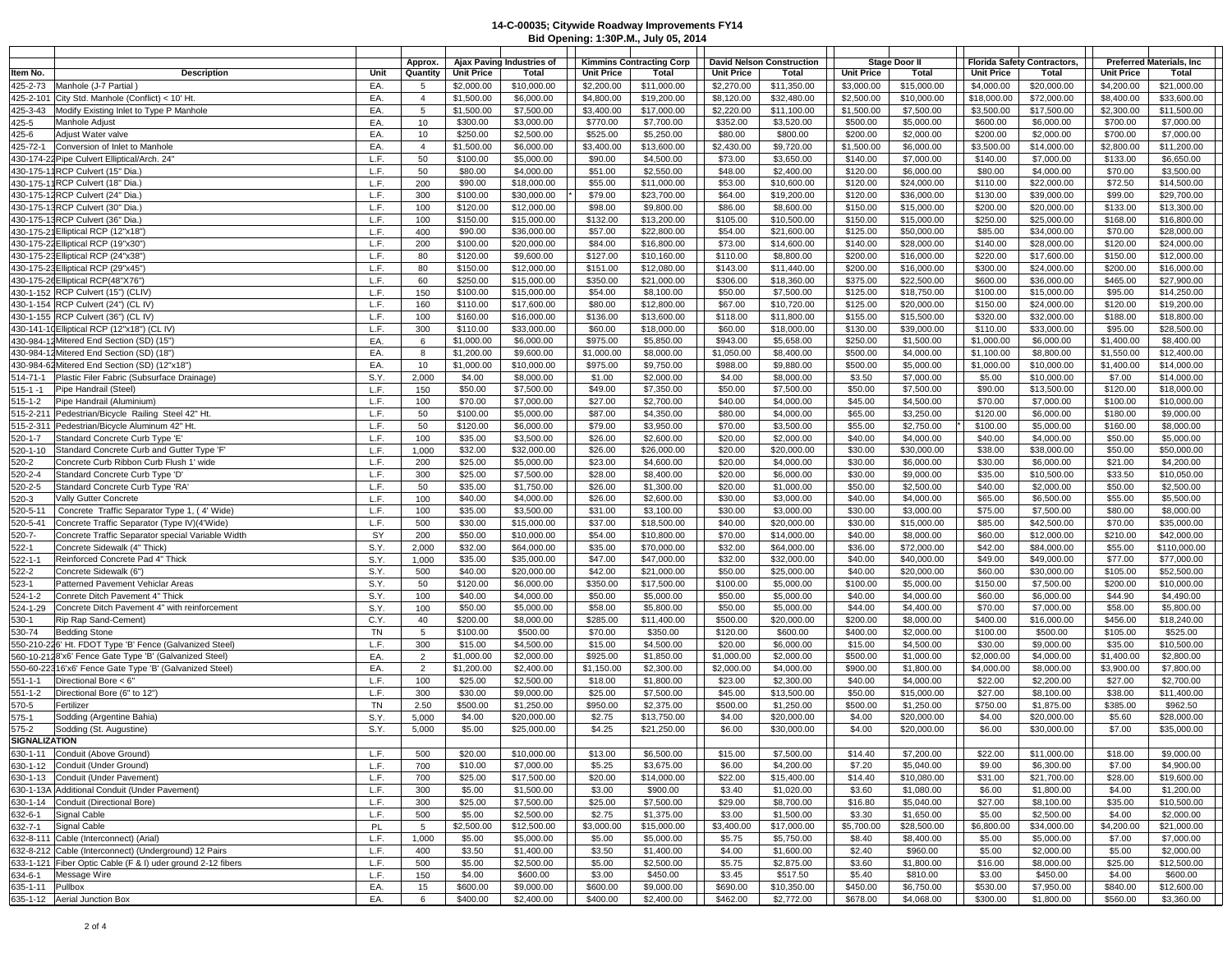|            |                                                                                                                                                                          |      | Approx.        |                   | Ajax Paving Industries of |                   | <b>Kimmins Contracting Corp</b> | <b>David Nelson Construction</b> |              |                   | Stage Door II |                   | <b>Florida Safety Contractors,</b> |             | <b>Preferred Materials, Inc.</b> |
|------------|--------------------------------------------------------------------------------------------------------------------------------------------------------------------------|------|----------------|-------------------|---------------------------|-------------------|---------------------------------|----------------------------------|--------------|-------------------|---------------|-------------------|------------------------------------|-------------|----------------------------------|
| ltem No.   | Description                                                                                                                                                              | Unit | Quantity       | <b>Unit Price</b> | Total                     | <b>Unit Price</b> | Total                           | <b>Unit Price</b>                | Total        | <b>Unit Price</b> | Total         | <b>Unit Price</b> | Total                              | Unit Price  | Total                            |
| 635-1-16   | Pull & Junction Boxes Pull Box (24x30"                                                                                                                                   | EA.  | 10             | \$1,300.00        | \$13,000.00               | \$1,300.00        | \$13,000.00                     | \$1,500.00                       | \$15,000.00  | \$810.00          | \$8,100.00    | \$1,320.00        | \$13,200.00                        | \$1,800.00  | \$18,000.00                      |
|            |                                                                                                                                                                          |      |                |                   |                           |                   |                                 |                                  |              |                   |               |                   |                                    |             |                                  |
|            | 639-1-111 Electrical Power Service (Overhead)                                                                                                                            | AS   | 3              | \$2,000.00        | \$6,000.00                | \$2,000.00        | \$6,000.00                      | \$2,300.00                       | \$6,900.00   | \$3,300.00        | \$9,900.00    | \$1,200.00        | \$3,600.00                         | \$2,800.00  | \$8,400.00                       |
|            | 639-1-122 Electrical Power Service (Underground) (F&I)                                                                                                                   | AS   | 6              | \$2,000.00        | \$12,000.00               | \$2,000.00        | \$12,000.00                     | \$2,300.00                       | \$13,800.00  | \$2,100.00        | \$12,600.00   | \$1,200.00        | \$7,200.00                         | \$2,800.00  | \$16,800.00                      |
| 639-2-1    | <b>Electrical Service Wire</b>                                                                                                                                           | L.F. | 500            | \$4.00            | \$2,000.00                | \$3.50            | \$1,750.00                      | \$4.00                           | \$2,000.00   | \$3.18            | \$1,590.00    | \$3.00            | \$1,500.00                         | \$5.00      | \$2,500.00                       |
|            |                                                                                                                                                                          |      |                |                   |                           |                   |                                 |                                  |              |                   |               |                   |                                    |             |                                  |
| 639-3-11   | Electrical Service Disconnect (Pedestal Mount)                                                                                                                           | EA   | $\overline{2}$ | \$750.00          | \$1,500.00                | \$750.00          | \$1,500.00                      | \$860.00                         | \$1,720.00   | \$300.00          | \$600.00      | \$430.00          | \$860.00                           | \$1,050.00  | \$2,100.00                       |
| 641-1-12   | Concrete Strain Pole (F&I Direct Burial) Type N-II Service Pole 12')                                                                                                     | EA.  | $\overline{2}$ | \$700.00          | \$1,400.00                | \$700.00          | \$1,400.00                      | \$800.00                         | \$1,600.00   | \$1,050.00        | \$2,100.00    | \$820.00          | \$1,640.00                         | \$1,450.00  | \$2,900.00                       |
|            |                                                                                                                                                                          |      |                |                   |                           |                   |                                 |                                  |              |                   |               |                   |                                    |             |                                  |
| 643-125    | Strain Pole Wood Furnish & Install 25'                                                                                                                                   | EA.  | $\overline{2}$ | \$500.00          | \$1,000.00                | \$500.00          | \$1,000.00                      | \$575.00                         | \$1,150.00   | \$1,170.00        | \$2,340.00    | \$930.00          | \$1,860.00                         | \$1,800.00  | \$3,600.00                       |
| 643-130    | Strain Pole Wood Furnish & Install 30'                                                                                                                                   | EA.  | $\overline{2}$ | \$550.00          | \$1,100.00                | \$550.00          | \$1,100.00                      | \$635.00                         | \$1,270.00   | \$1,440.00        | \$2,880.00    | \$1,070.00        | \$2,140.00                         | \$1,900.00  | \$3,800.00                       |
| 101        | Mast Arm Assembly Single Arm without Luminaire-36, wind Speed 150 MPH                                                                                                    | EA.  | $\overline{2}$ | \$17,000.00       | \$34,000.00               | \$20,000.00       | \$40,000.00                     | \$22,000.00                      | \$44,000.00  | \$30,280.80       | \$60,561.60   | \$19,400.00       | \$38,800.00                        | \$28,000.00 | \$56,000.00                      |
|            |                                                                                                                                                                          |      |                |                   |                           |                   |                                 |                                  |              |                   |               |                   |                                    |             |                                  |
|            | 649-31-201Mast Arm Assembly Single Arm wind Speed 130MPH without Luminaire-36                                                                                            | EA.  | $\overline{2}$ | \$16,000.00       | \$32,000.00               | \$18,000.00       | \$36,000.00                     | \$20,000.00                      | \$40,000.00  | \$35,358.00       | \$70,716.00   | \$17,100.00       | \$34,200.00                        | \$28,500.00 | \$57,000.00                      |
|            | 649-31-203Mast Arm Assembly Single Arm, wind speed 130 MPH, without Luminaire-60<br>รู40.21.204 พ่อระ Arm Assembly (คิด) Single Arm, พ่ากด speed 110 พิเศษ พ่าก เอเทพเลย | EA.  | $\overline{2}$ | \$24,000.00       | \$48,000.00               | \$27,000.00       | \$54,000.00                     | \$30,000.00                      | \$60,000.00  | \$45,368.40       | \$90,736.80   | \$26,100.00       | \$52,200.00                        | \$37,900.00 | \$75,800.00                      |
| 649-31-306 |                                                                                                                                                                          | EA.  | $\overline{2}$ | \$18,000.00       | \$36,000.00               | \$21,000.00       | \$42,000.00                     | \$23,000.00                      | \$46,000.00  | \$28,500.00       | \$57,000.00   | \$18,600.00       | \$37,200.00                        | \$31,500.00 | \$63,000.00                      |
|            |                                                                                                                                                                          |      |                |                   |                           |                   |                                 |                                  |              |                   |               |                   |                                    |             |                                  |
|            | 649-31-311 Mast Arm Assembly (Double Arms without Luminaire) 36' & 46'                                                                                                   | EA.  | $\overline{4}$ | \$20,000.00       | \$80,000.00               | \$23,000.00       | \$92,000.00                     | \$26,000.00                      | \$104,000.00 | \$57,570.00       | \$230,280.00  | \$23,600.00       | \$94,400.00                        | \$32,250.00 | \$129,000.00                     |
|            | 650-1-1311 Traffic Signal (3-Section, 1 Way) Aluminium                                                                                                                   | AS   | 8              | \$800.00          | \$6,400.00                | \$875.00          | \$7,000.00                      | \$1,000.00                       | \$8,000.00   | \$1,018.80        | \$8,150.40    | \$1,220.00        | \$9,760.00                         | \$1,200.00  | \$9,600.00                       |
|            | 650-1-1314 Traffic Signal, 3-Section, 1 Way Programable                                                                                                                  | AS   | 8              | \$1,500.00        | \$12,000.00               | \$1,700.00        | \$13,600.00                     | \$1,950.00                       | \$15,600.00  | \$1,440.00        | \$11,520.00   | \$4,400.00        | \$35,200.00                        | \$6,000.00  | \$48,000.00                      |
|            |                                                                                                                                                                          |      |                |                   |                           |                   |                                 |                                  |              |                   |               |                   |                                    |             |                                  |
|            | 650-1-513 Traffic Signal, (5-Sections, 1 Way) Programable                                                                                                                | EA.  | $\overline{4}$ | \$1,500.00        | \$6,000.00                | \$1,635.00        | \$6,540.00                      | \$1,800.00                       | \$7,200.00   | \$2,100.00        | \$8,400.00    | \$6,200.00        | \$24,800.00                        | \$2,300.00  | \$9,200.00                       |
|            | 650-1-514 Traffic Signal, (5-Section, 1 Way Special) Progamable                                                                                                          | EA   | 8              | \$4,500.00        | \$36,000.00               | \$5,271.00        | \$42,168.00                     | \$5,700.00                       | \$45,600.00  | \$2,100.00        | \$16,800.00   | \$6,200.00        | \$49,600.00                        | \$7,400.00  | \$59,200.00                      |
| 653-181    | Pedestrian signal, LED, (1 Way)                                                                                                                                          | AS   | 8              | \$600.00          | \$4,800.00                | \$650.00          | \$5,200.00                      | \$700.00                         | \$5,600.00   | \$810.00          | \$6,480.00    | \$560.00          | \$4,480.00                         | \$900.00    | \$7,200.00                       |
|            |                                                                                                                                                                          |      |                |                   |                           |                   |                                 |                                  |              |                   |               |                   |                                    |             |                                  |
| 653-191    | Pedestrian Signal, LED-Count Down (1-Way)                                                                                                                                | AS   | 8              | \$650.00          | \$5,200.00                | \$700.00          | \$5,600.00                      | \$735.00                         | \$5,880.00   | \$900.00          | \$7,200.00    | \$560.00          | \$4,480.00                         | \$990.00    | \$7,920.00                       |
| 653-192    | Pedestrian Signal, LED-Count Down (2-Way)                                                                                                                                | AS   | $\overline{4}$ | \$1,200.00        | \$4,800.00                | \$1,300.00        | \$5,200.00                      | \$1,365.00                       | \$5,460.00   | \$1,530.00        | \$6,120.00    | \$1,100.00        | \$4,400.00                         | \$1,800.00  | \$7,200.00                       |
| 659-101    | Signal Head Rerofit Auxiliary (F &I) (Black Plate, 3 section)                                                                                                            | EA   | $\overline{4}$ | \$110.00          | \$440.00                  | \$110.00          | \$440.00                        | \$120.00                         | \$480.00     | \$330.00          | \$1,320.00    | \$250.00          | \$1,000.00                         | \$155.00    | \$620.00                         |
|            |                                                                                                                                                                          |      |                |                   |                           |                   |                                 |                                  |              |                   |               |                   |                                    |             |                                  |
| 659-106    | Signal Head Auxiliary (12" LED Module Std.)                                                                                                                              | EA.  | 40             | \$130.00          | \$5,200.00                | \$130.00          | \$5,200.00                      | \$136.50                         | \$5,460.00   | \$330.00          | \$13,200.00   | \$150.00          | \$6,000.00                         | \$185.00    | \$7,400.00                       |
| 659-107    | Signal Head Auxiliaries (8" LED Module energy Signal)                                                                                                                    | EA.  | 8              | \$200.00          | \$1,600.00                | \$190.00          | \$1,520.00                      | \$200.00                         | \$1,600.00   | \$330.00          | \$2,640.00    | \$240.00          | \$1,920.00                         | \$265.00    | \$2,120.00                       |
|            |                                                                                                                                                                          |      |                | \$150.00          | \$1,200.00                |                   |                                 |                                  | \$1,400.00   | \$210.00          |               |                   |                                    | \$535.00    |                                  |
|            | 660-1-103 Loop Detector (Type 3)                                                                                                                                         | EA.  | 8              |                   |                           | \$165.00          | \$1,320.00                      | \$175.00                         |              |                   | \$1,680.00    | \$160.00          | \$1,280.00                         |             | \$4,280.00                       |
| 660-1-104  | Inductive Detector (Type 4) 2- Cnannel.                                                                                                                                  | EA.  | $\overline{4}$ | \$200.00          | \$800.00                  | \$200.00          | \$800.00                        | \$210.00                         | \$840.00     | \$450.00          | \$1,800.00    | \$200.00          | \$800.00                           | \$585.00    | \$2,340.00                       |
| 660-109    | Loop Assembly Type '9                                                                                                                                                    | EA.  | $\overline{4}$ | \$300.00          | \$1,200.00                | \$250.00          | \$1,000.00                      | \$265.00                         | \$1,060.00   | \$1,530.00        | \$6,120.00    | \$220.00          | \$880.00                           | \$655.00    | \$2,620.00                       |
|            | Loop Assembly Type B                                                                                                                                                     | AS   | 10             | \$700.00          | \$7,000.00                | \$600.00          | \$6,000.00                      | \$630.00                         | \$6,300.00   | \$810.00          | \$8,100.00    | \$710.00          | \$7,100.00                         | \$1,145.00  | \$11,450.00                      |
| 660-2-102  |                                                                                                                                                                          |      |                |                   |                           |                   |                                 |                                  |              |                   |               |                   |                                    |             |                                  |
| 660-311    | Vehicle Detector Assembly. Microwave Cabinate euipment                                                                                                                   | EA.  | $\overline{4}$ | \$4,000.00        | \$16,000.00               | \$4,400.00        | \$17,600.00                     | \$5,000.00                       | \$20,000.00  | \$5,058.00        | \$20,232.00   | \$10,500.00       | \$42,000.00                        | \$9,200.00  | \$36,800.00                      |
| 665-1-11   | Pedestrian Detector (F&I) STD.                                                                                                                                           | EA.  | 8              | \$120.00          | \$960.00                  | \$125.00          | \$1,000.00                      | \$131.00                         | \$1,048.00   | \$330.00          | \$2,640.00    | \$200.00          | \$1,600.00                         | \$175.00    | \$1,400.00                       |
|            | 670-5-111 TrafficController Assembly (NEMA)                                                                                                                              | AS   | $\overline{2}$ | \$15,000.00       | \$30,000.00               | \$17,000.00       | \$34,000.00                     | \$18,000.00                      | \$36,000.00  | \$26,100.00       | \$52,200.00   | \$19,800.00       | \$39,600.00                        | \$28,700.00 | \$57,400.00                      |
|            |                                                                                                                                                                          |      |                |                   |                           |                   |                                 |                                  |              |                   |               |                   |                                    |             |                                  |
|            | 670-5-112 Traffic Controller Assembly (F&I) NEMA Two Preemptions Plans                                                                                                   | AS   | 2              | \$15,000.00       | \$30,000.00               | \$17,000.00       | \$34,000.00                     | \$18,000.00                      | \$36,000.00  | \$26,100.00       | \$52,200.00   | \$19,800.00       | \$39,600.00                        | \$28,700.00 | \$57,400.00                      |
| 685-120    | Telemetry Transceiver (F. & I.)                                                                                                                                          | EA.  | $\overline{2}$ | \$2,500.00        | \$5,000.00                | \$2,500.00        | \$5,000.00                      | \$26,000.00                      | \$52,000.00  | \$4,500.00        | \$9,000.00    | \$2,700.00        | \$5,400.00                         | \$3,400.00  | \$6,800.00                       |
|            |                                                                                                                                                                          | EA   | 8              |                   |                           |                   |                                 | \$1,100.00                       |              |                   |               |                   | \$6,000.00                         | \$1,460.00  |                                  |
| 685-143    | System Auxiliaries, Vedio Monitor                                                                                                                                        |      |                | \$1,000.00        | \$8,000.00                | \$1,050.00        | \$8,400.00                      |                                  | \$8,800.00   | \$1,800.00        | \$14,400.00   | \$750.00          |                                    |             | \$11,680.00                      |
| 690-10     | Remove Traffic Signal Assembly                                                                                                                                           | EA.  | 12             | \$50.00           | \$600.00                  | \$45.00           | \$540.00                        | \$48.00                          | \$576.00     | \$42.00           | \$504.00      | \$50.00           | \$600.00                           | \$65.00     | \$780.00                         |
| 690-20     | Signal Pedestrian Assembly, Removal                                                                                                                                      | EA.  | $\overline{4}$ | \$50.00           | \$200.00                  | \$35.00           | \$140.00                        | \$37.00                          | \$148.00     | \$42.00           | \$168.00      | \$50.00           | \$200.00                           | \$50.00     | \$200.00                         |
|            |                                                                                                                                                                          |      |                |                   |                           |                   |                                 |                                  |              |                   |               |                   |                                    |             |                                  |
| 690-32-1   | Remove poles (Shallow Direct Burial)                                                                                                                                     | EA.  | $\overline{4}$ | \$1,000.00        | \$4,000.00                | \$1,000.00        | \$4,000.00                      | \$1,050.00                       | \$4,200.00   | \$1,800.00        | \$7,200.00    | \$2,800.00        | \$11,200.00                        | \$1,400.00  | \$5,600.00                       |
| 690-32-2   | Remove Poles (Shallow Bolt on Attachment)                                                                                                                                | EA.  | $\overline{4}$ | \$2,000.00        | \$8,000.00                | \$2,000.00        | \$8,000.00                      | \$2,100.00                       | \$8,400.00   | \$3,000.00        | \$12,000.00   | \$1,550.00        | \$6,200.00                         | \$2,800.00  | \$11,200.00                      |
| 690-34-1   | Complete Pole Removal Deep                                                                                                                                               | EA.  | $\overline{2}$ | \$2,000.00        | \$4,000.00                | \$2,000.00        | \$4,000.00                      | \$2,100.00                       | \$4,200.00   | \$4,500.00        | \$9,000.00    | \$5,600.00        | \$11,200.00                        | \$3,500.00  | \$7,000.00                       |
|            |                                                                                                                                                                          |      |                |                   |                           |                   |                                 |                                  |              |                   |               |                   |                                    |             |                                  |
| 690-50     | <b>Remove Controller Assembly</b>                                                                                                                                        | EA.  | $\overline{2}$ | \$200.00          | \$400.00                  | \$200.00          | \$400.00                        | \$210.00                         | \$420.00     | \$600.00          | \$1,200.00    | \$400.00          | \$800.00                           | \$280.00    | \$560.00                         |
| 690-70     | Remove Detector Pedestrian Assembly                                                                                                                                      | EA.  | 8              | \$100.00          | \$800.00                  | \$100.00          | \$800.00                        | \$105.00                         | \$840.00     | \$330.00          | \$2,640.00    | \$50.00           | \$400.00                           | \$140.00    | \$1,120.00                       |
| 690-80     | Remove Span Wire Assembly                                                                                                                                                | EA.  | $\overline{4}$ | \$500.00          | \$2,000.00                | \$500.00          | \$2,000.00                      | \$525.00                         | \$2,100.00   | \$1,800.00        | \$7,200.00    | \$400.00          | \$1,600.00                         | \$700.00    | \$2,800.00                       |
|            |                                                                                                                                                                          |      |                |                   |                           |                   |                                 |                                  |              |                   |               |                   |                                    |             |                                  |
| 690-90     | Remove Cabling and Conduit                                                                                                                                               | PI.  | $\overline{4}$ | \$200.00          | \$800.00                  | \$300.00          | \$1,200.00                      | \$210.00                         | \$840.00     | \$1,800.00        | \$7,200.00    | \$750.00          | \$3,000.00                         | \$280.00    | \$1,120.00                       |
| 690-91     | Remove Existing Interconnect Cable                                                                                                                                       | L.F. | 1,000          | \$2.00            | \$2,000.00                | \$0.25            | \$250.00                        | \$0.27                           | \$270.00     | \$0.60            | \$600.00      | \$1.25            | \$1,250.00                         | \$1.00      | \$1,000.00                       |
| 690-100    | Remove Miscellaneous Signal Equipment                                                                                                                                    | PI.  | 3              | \$300.00          | \$900.00                  | \$200.00          | \$600.00                        | \$210.00                         | \$630.00     | \$1,800.00        | \$5,400.00    | \$1,120.00        | \$3,360.00                         | \$280.00    | \$840.00                         |
|            |                                                                                                                                                                          |      |                |                   |                           |                   |                                 |                                  |              |                   |               |                   |                                    |             |                                  |
| 699-1-11   | Internally Illuminated Sign (F&I)                                                                                                                                        | EA.  | 10             | \$2,500.00        | \$25,000.00               | \$2,500.00        | \$25,000.00                     | \$2,550.00                       | \$25,500.00  | \$3,342.00        | \$33,420.00   | \$4,600.00        | \$46,000.00                        | \$3,400.00  | \$34,000.00                      |
|            | SIGNING & PAVEMENT MARKING                                                                                                                                               |      |                |                   |                           |                   |                                 |                                  |              |                   |               |                   |                                    |             |                                  |
| 700-1-40   | Install Single Post Sign                                                                                                                                                 | AS   | 20             | \$300.00          | \$6,000.00                | \$350.00          | \$7,000.00                      | \$325.00                         | \$6,500.00   | \$297.60          | \$5,952.00    | \$500.00          | \$10,000.00                        | \$360.00    | \$7,200.00                       |
|            |                                                                                                                                                                          |      |                |                   |                           |                   |                                 |                                  |              |                   |               |                   |                                    |             |                                  |
| 700-1-50   | Relocate Existing Single Post Sign                                                                                                                                       | AS   | 20             | \$60.00           | \$1,200.00                | \$120.00          | \$2,400.00                      | \$108.00                         | \$2,160.00   | \$78.00           | \$1,560.00    | \$150.00          | \$3,000.00                         | \$315.00    | \$6,300.00                       |
| 700-1-60   | Remove Existing Single Post Sign                                                                                                                                         | AS   | 30             | \$10.00           | \$300.00                  | \$31.00           | \$930.00                        | \$54.12                          | \$1,623.60   | \$50.00           | \$1,500.00    | \$50.00           | \$1,500.00                         | \$280.00    | \$8,400.00                       |
| 700-5-21   | Illuminated Interally Name Sign (F& I) up to 12 SF                                                                                                                       | EA.  | 15             | \$3,200.00        | \$48,000.00               | \$2,500.00        | \$37,500.00                     | \$2,550.00                       | \$38,250.00  | \$1,500.00        | \$22,500.00   | \$3,700.00        | \$55,500.00                        | \$4,900.00  | \$73,500.00                      |
|            | 700-12-11 Sign Flashing Beacon                                                                                                                                           | AS   | 2              | \$2,000.00        | \$4,000.00                | \$2,400.00        | \$4,800.00                      | \$9,430.00                       | \$18,860.00  | \$2,376.00        | \$4,752.00    | \$5,200.00        | \$10,400.00                        | \$2,800.00  | \$5,600.00                       |
|            |                                                                                                                                                                          |      |                |                   |                           |                   |                                 |                                  |              |                   |               |                   |                                    |             |                                  |
| 705-11-1   | Delineator Flexible Tublar                                                                                                                                               | EA.  | 500            | \$60.00           | \$30,000.00               | \$77.00           | \$38,500.00                     | \$100.00                         | \$50,000.00  | \$76.80           | \$38,400.00   | \$140.00          | \$70,000.00                        | \$90.00     | \$45,000.00                      |
| 705-11-2   | Delineator nonFlexible                                                                                                                                                   | EA   | 200            | \$50.00           | \$10,000.00               | \$59.00           | \$11,800.00                     | \$80.00                          | \$16,000.00  | \$58.80           | \$11,760.00   | \$100.00          | \$20,000.00                        | \$70.00     | \$14,000.00                      |
|            | Retro-Reflective Pavement Markers                                                                                                                                        | EA.  | 500            | \$6.00            | \$3,000.00                | \$4.90            | \$2,450.00                      | \$5.00                           | \$2,500.00   | \$8.40            | \$4,200.00    | \$5.00            | \$2,500.00                         | \$6.00      | \$3,000.00                       |
| 706-3      |                                                                                                                                                                          |      |                |                   |                           |                   |                                 |                                  |              |                   |               |                   |                                    |             |                                  |
|            | 710-17 Remove Existing Marking Paintd Pavement marking                                                                                                                   | S.F. | 250            | \$4.00            | \$1,000.00                | \$2.50            | \$625.00                        | \$3.00                           | \$750.00     | \$3.00            | \$750.00      | \$4.00            | \$1,000.00                         | \$5.00      | \$1,250.00                       |
|            | 710-11-121 Painted Pavement Markings                                                                                                                                     | L.F. | 500            | \$2.00            | \$1,000.00                | \$1.20            | \$600.00                        | \$1.50                           | \$750.00     | \$1.20            | \$600.00      | \$100.00          | \$50,000.00                        | \$3.00      | \$1,500.00                       |
|            | 711-11-16 Pavement Messages, Thermoplastic                                                                                                                               | EA.  |                | \$260.00          | \$2,600.00                | \$190.00          | \$1,900.00                      | \$175.00                         | \$1,750.00   | \$240.00          | \$2,400.00    | \$100.00          | \$1,000.00                         | \$200.00    | \$2,000.00                       |
|            |                                                                                                                                                                          |      | 10             |                   |                           |                   |                                 |                                  |              |                   |               |                   |                                    |             |                                  |
|            | 711-11-17 Directional Arrows (Thermoplastic)                                                                                                                             | EA.  | 10             | \$160.00          | \$1,600.00                | \$74.00           | \$740.00                        | \$80.00                          | \$800.00     | \$120.00          | \$1,200.00    | \$90.00           | \$900.00                           | \$200.00    | \$2,000.00                       |
|            | 711-11-231 Skip Traffic Stripe 6" Yellow (Thermoplastic)                                                                                                                 | L.F. | 1,000          | \$2.00            | \$2,000.00                | \$2.20            | \$2,200.00                      | \$1.20                           | \$1,200.00   | \$1.80            | \$1,800.00    | \$1.00            | \$1,000.00                         | \$1.40      | \$1,400.00                       |
|            |                                                                                                                                                                          | L.F. |                | \$2.00            |                           |                   | \$4,400.00                      |                                  | \$2,400.00   |                   |               |                   |                                    |             |                                  |
|            | 711-11-111Solid Traffic Stripe 6" White (Thermoplastic)                                                                                                                  |      | 2,000          |                   | \$4,000.00                | \$2.20            |                                 | \$1.20                           |              | \$1.80            | \$3,600.00    | \$1.00            | \$2,000.00                         | \$1.40      | \$2,800.00                       |
|            | 711-11-122 Solid Traffic Stripe 8" White (Thermoplastic)                                                                                                                 | L.F. | 1,000          | \$3.00            | \$3,000.00                | \$2.50            | \$2,500.00                      | \$1.40                           | \$1,400.00   | \$2.40            | \$2,400.00    | \$2.00            | \$2,000.00                         | \$1.75      | \$1,750.00                       |
|            | 711-11-123 Solid Traffic Stripe 12" White (Thermoplastic)                                                                                                                | L.F. | 1,000          | \$5.00            | \$5,000.00                | \$3.00            | \$3,000.00                      | \$2.80                           | \$2,800.00   | \$3.00            | \$3,000.00    | \$4.00            | \$4,000.00                         | \$3.00      | \$3,000.00                       |
|            |                                                                                                                                                                          | L.F. | 200            |                   |                           |                   |                                 |                                  |              |                   |               |                   |                                    |             |                                  |
|            | 711-11-124 Solid Traffic Stripe 18" White (Thermoplastic)                                                                                                                |      |                | \$10.00           | \$2,000.00                | \$4.90            | \$980.00                        | \$5.00                           | \$1,000.00   | \$4.20            | \$840.00      | \$5.00            | \$1,000.00                         | \$4.00      | \$800.00                         |
|            | 711-11-125 Solid Traffic Stripe 24" White (Thermoplastic)                                                                                                                | L.F. | 300            | \$10.00           | \$3,000.00                | \$6.10            | \$1,830.00                      | \$6.00                           | \$1,800.00   | \$5.40            | \$1,620.00    | \$7.00            | \$2,100.00                         | \$6.00      | \$1,800.00                       |
|            | 711-11-211 Solid Traffic Stripe 6" Yellow (Thermoplastic)                                                                                                                | L.F. | 2,500          | \$2.00            | \$5,000.00                | \$2.20            | \$5,500.00                      | \$1.20                           | \$3,000.00   | \$1.80            | \$4,500.00    | \$1.00            | \$2,500.00                         | \$1.50      | \$3,750.00                       |
|            | 711-11-224 Solid Traffic Stripe 18" Yellow (Thermoplastic)                                                                                                               | L.F. | 400            | \$8.00            | \$3,200.00                | \$4.90            | \$1,960.00                      | \$5.00                           | \$2,000.00   | \$4.20            | \$1,680.00    | \$5.00            | \$2,000.00                         | \$4.50      | \$1,800.00                       |
|            |                                                                                                                                                                          |      |                |                   |                           |                   |                                 |                                  |              |                   |               |                   |                                    |             |                                  |
|            | 711-11-421 Thermoplastic Std. Blue Solid 6"                                                                                                                              | L.F. | 100            | \$10.00           | \$1,000.00                | \$6.00            | \$600.00                        | \$2.80                           | \$280.00     | \$2.00            | \$200.00      | \$2.00            | \$200.00                           | \$5.00      | \$500.00                         |
|            | 711-11-460 Thermoplastic Std. Blue Message Sign                                                                                                                          | EA.  | 3              | \$300.00          | \$900.00                  | \$300.00          | \$900.00                        | \$325.00                         | \$975.00     | \$250.00          | \$750.00      | \$300.00          | \$900.00                           | \$255.00    | \$765.00                         |